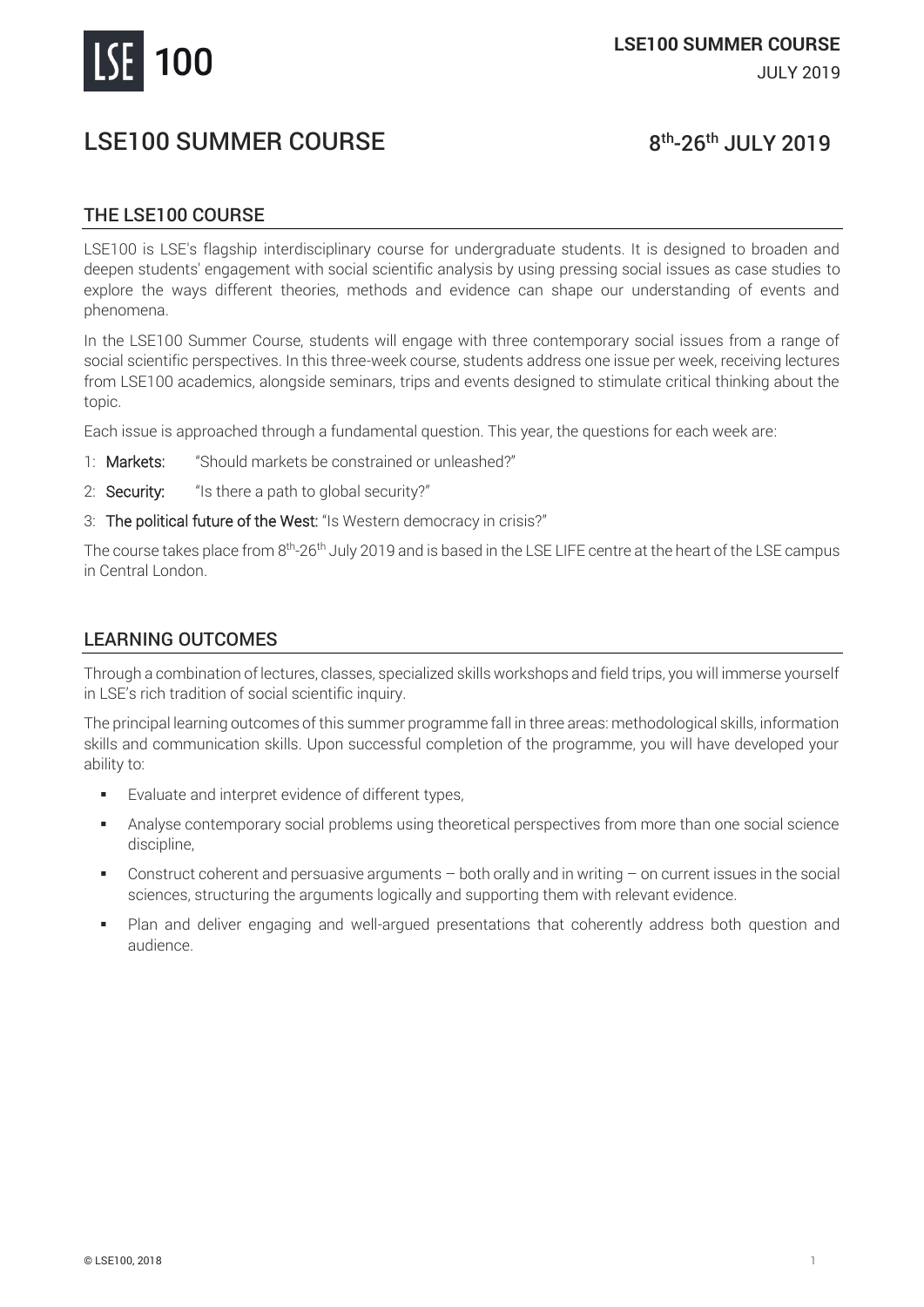

#### **LSE100 SUMMER COURSE**

JULY 2019

## WEEK 1: SHOULD MARKETS BE CONSTRAINED OR UNLEASHED?

| <b>MONDAY</b><br>8 <sup>th</sup> July                                | <b>TUESDAY</b><br>9 <sup>th</sup> July           | <b>WEDNESDAY</b><br>10 <sup>th</sup> July                      | <b>THURSDAY</b><br>11 <sup>th</sup> July                               | <b>FRIDAY</b><br>12 <sup>th</sup> July                        |
|----------------------------------------------------------------------|--------------------------------------------------|----------------------------------------------------------------|------------------------------------------------------------------------|---------------------------------------------------------------|
| Welcome<br>& Tour of LSE                                             | LSE100 Lecture:<br>Markets and<br>regulation     | LSE100 Lecture:<br>The Social Life of<br>Markets               | LSE100 Lecture:<br>Moral limits of the<br>market                       | <b>Essay Writing</b>                                          |
| 10:00-11:30                                                          | 10:00-11:00                                      | 10:00-11:00                                                    | 10:00-11:00                                                            | 10:00-11:30                                                   |
| LSE100 Lecture:<br>Are markets<br>efficient?                         | LSE100 Seminar:<br>Who benefits from<br>markets? | Diamonds in<br>London:<br>Exploring the<br>diamond market.     | LSE100 Seminar:<br>Ethical dimensions<br>of markets                    | <b>Historical Tour of</b><br>the Financial<br><b>District</b> |
| 12:00-1:00                                                           | 11:30-1:00                                       | 11:30-1:00                                                     | 11:30-1:00                                                             | 12:30-2:30                                                    |
| LSE100 Seminar:<br>Should we protect<br>'irrational'<br>individuals? | Workshop:<br>Argumentative<br>Writing            | <b>Essay Preparation:</b><br>Free time to<br>research and plan | <b>Essay Preparation:</b><br>Feedback and<br>guidance from<br>teachers |                                                               |
| 2:00-3:30                                                            | 2:00-3:30                                        |                                                                | 2:00-3:30                                                              |                                                               |
|                                                                      |                                                  |                                                                |                                                                        |                                                               |

*Timetables are for indicative purposes and are subject to change.*

Whose interests are furthered by economic globalisation and neoliberal ideologies? Does the promotion of free markets unequivocally increase social welfare?

Advocates of free markets extol the virtues of efficient resource allocation – but does efficiency translate into a fair or equitable distribution? Who should be responsible for managing markets, and what kinds of judgments are exercised in doing so? In addition to reviewing some foundational economic theory, we will explore the social, cultural and ethical dimensions of markets, and the implications for analysing and intervening in them. We will consider the case for government intervention and the role of regulation, as well as the pitfalls of relying on the state to serve as a neutral arbiter of resource allocation. We will also consider the morality of markets: should there be limits on what can be commoditised for ethical reasons, and if so, how should these be determined?

This week, students will ask if it is time to restore economics to its traditional place as political economy, recognising that economic analysis and policy cannot be separated from the political, social and cultural contexts within which it is applied. Conceptually, this approach foregrounds the relational impacts inherent in all economic transactions. What role remains, then, for economic theory and modelling?

#### Key concepts

- Rational actor models
- Market efficiency
- Embeddedness and relationality
- Managing market failure
- Contested concepts of economic freedom
- Reflective equilibrium

#### Key skills

- Academic writing
- **Debating**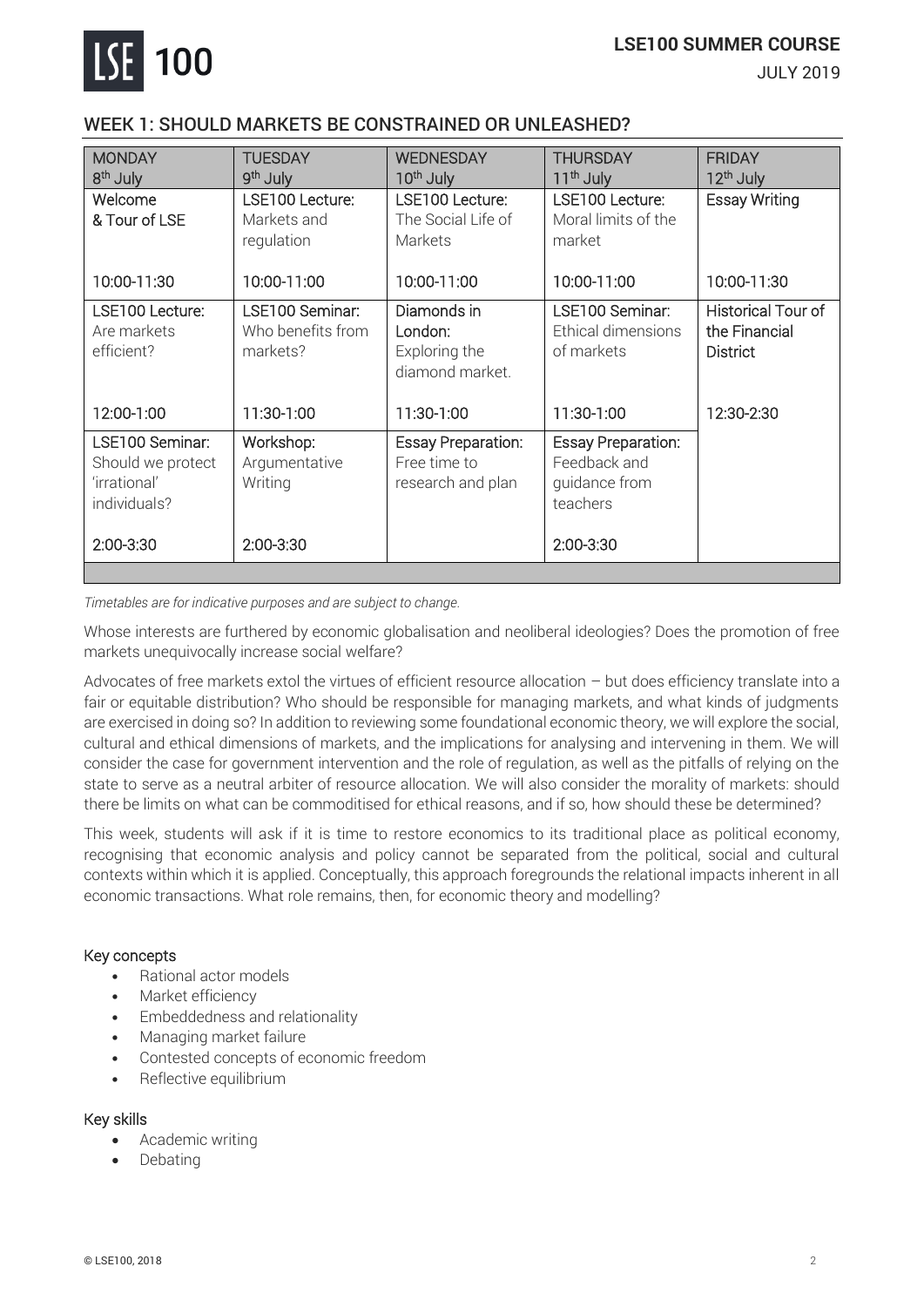

JULY 2019

## WEEK 2: IS THERE A PATH TO GLOBAL SECURITY?

| <b>MONDAY</b><br>15 <sup>th</sup> July            | <b>TUESDAY</b><br>16 <sup>th</sup> July | <b>WEDNESDAY</b><br>17 <sup>th</sup> July | <b>THURSDAY</b><br>18 <sup>th</sup> July                   | <b>FRIDAY</b><br>19 <sup>th</sup> July    |
|---------------------------------------------------|-----------------------------------------|-------------------------------------------|------------------------------------------------------------|-------------------------------------------|
| LSE100 Lecture:                                   | LSE100 Lecture:                         | LSE100 Lecture:                           | LSE100 Lecture:                                            | Negotiation:                              |
| Human Security                                    | Game Theory and                         | Private Military and                      | International                                              | Opening                                   |
|                                                   | Security                                | Security Companies                        | Intervention                                               | Statements and                            |
|                                                   |                                         |                                           |                                                            | Debate                                    |
| 10:00-11:00                                       | 10:00-11:00                             | 10:00-11:00                               | 10:00-11:00                                                | 10:00-11:00                               |
| LSE100 Seminar:                                   | LSE100 Seminar:                         | LSE100 Seminar:                           | Negotiation                                                | Negotiation:                              |
| When is                                           | Is conflict                             | Who are the other                         | Preparation                                                | <b>Working Groups</b>                     |
| intervention                                      | inevitable?                             | players in the game?                      |                                                            |                                           |
| justified?                                        |                                         |                                           | 11:30-1:00                                                 |                                           |
|                                                   |                                         |                                           | 2:00-3:30                                                  |                                           |
| 12:00-1:00                                        | 11:30-1:00                              | 11:30-1:00                                |                                                            | 11:30-1:00                                |
| Workshop:<br>International<br><b>Negotiations</b> | Workshop:<br>Negotiating Skills         | Trip to the<br>Tower of London            | <b>Essay Feedback</b><br>One-to-Ones<br>(Parallel Session) | Negotiation:<br>Resolution and<br>Debrief |
| 2:00-3:30                                         | 2:00-3:30                               | $2:00-4:00$                               | 11:30-1:00<br>2:00-3:30                                    | 2:00-3:30                                 |
|                                                   |                                         |                                           |                                                            |                                           |

*Timetables are for indicative purposes and are subject to change.*

A huge amount of resources, time and effort are dedicated to keeping us safe and secure. Yet as any news bulletin shows, these efforts are often unsuccessful. Peace and security seem to be natural goals that should motivate all states and parties to join together in collective action, but security alliances prove hard to mobilise and maintain.

This week explores the questions of why these efforts so often fail, why consensus and cooperation in the international sphere is so hard to achieve, and what leaves us vulnerable to security threats. Are there ways to combat and overcome these challenges? What role can social scientists play in helping us converge on global security? Who is included and excluded in current ideas of security? How have those ideas of security shifted?

The week is capped off with a simulated negotiation, in which each student will take on the role of a diplomat or lobbyist at a simulated United Nations Security Meeting, called to address a security threat. Students write and deliver an opening statement, and engage in negotiations towards a mutually-agreeable resolution, experiencing first-hand the challenges involved in creating consensus in contentious territory.

#### Key concepts

- Collective security and global conflict
- Human Security
- Deterrence
- Public goods and collective action
- Game theory and Nash Equilibria
- Sources of power
- Negotiation theory and practice

#### Key skills

- **Negotiation**
- **Argumentation**
- Consensus building